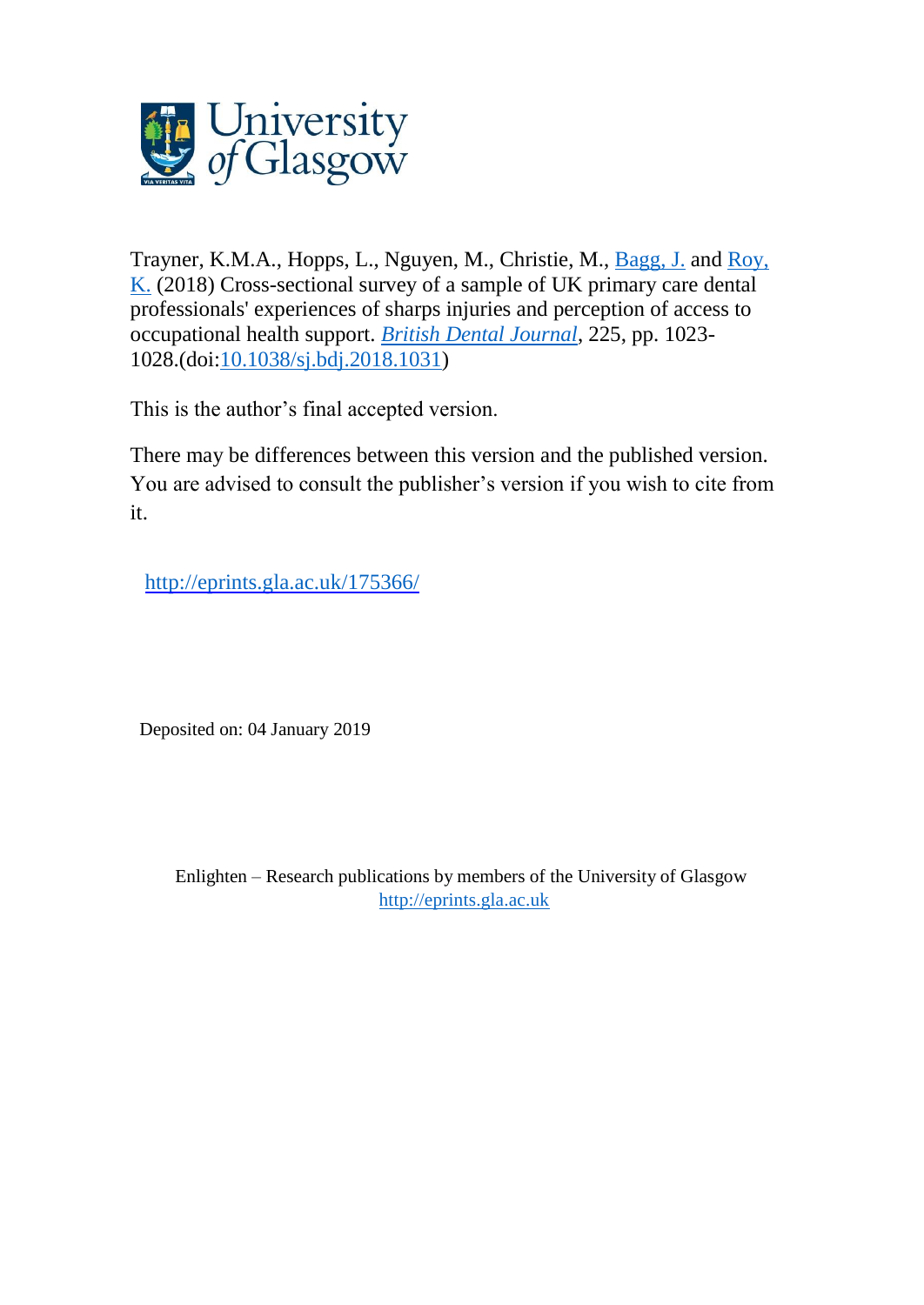**Cross-sectional survey of a sample of UK primary care dental professionals' experiences of sharps injuries and perception of access to occupational health support.**

Kirsten M A Trayner<sup>a\*</sup>, Lorna Hopps<sup>b</sup>, Minh Nguyen<sup>b</sup>, Morag Christie<sup>a</sup>, Jeremy Bagg<sup>b</sup> Kirsty Roy<sup>a</sup>

*<sup>a</sup>NHS National Services Scotland, Health Protection Scotland, Meridian Court, 5 Cadogan Street, Glasgow, G2 6QE, United Kingdom*

*<sup>b</sup> University of Glasgow Dental School, 378 Sauchiehall Street, Glasgow, G2 3JZ, United Kingdom*

### **\*Corresponding author:**

Miss Kirsten M A Trayner

NHS National Services Scotland

Health Protection Scotland

Meridian Court

5 Cadogan Street

Glasgow G2 6QE

E-mail: [kirsten.trayner@nhs.net](mailto:kirsten.trayner@nhs.net)

*Keywords:* occupational exposure; occupational health service; local anaesthesia; dentistry; needlestick injury; bloodborne infection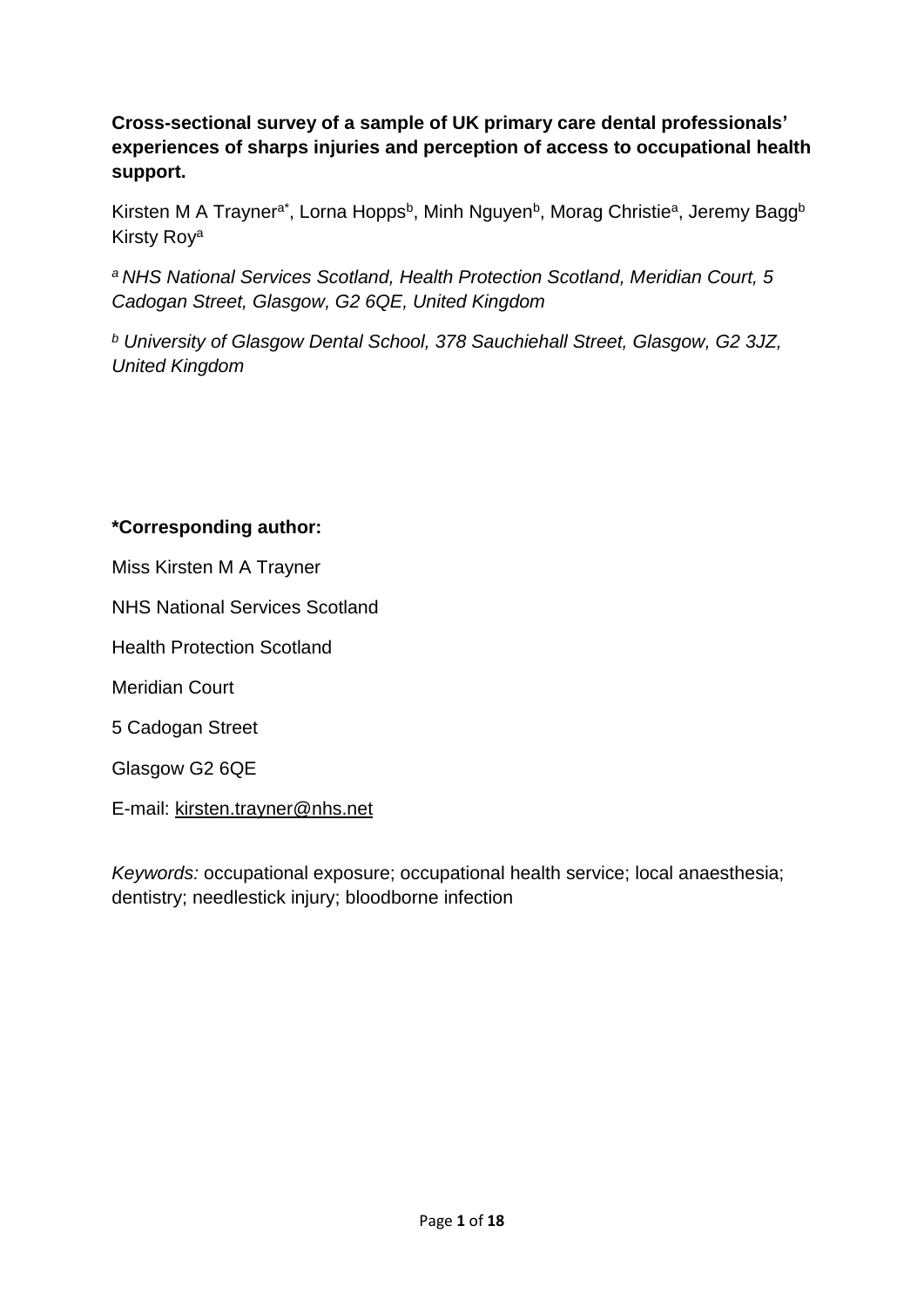# **Abstract**

**Background:** The 2013 Sharps Regulations were introduced to minimise the risk of sharps injuries and BBV transmission throughout healthcare. Occupational health (OH) services are pivotal for helping employers implement these regulations. Despite this, no research has been conducted on the prevalence of sharps injuries, underreporting of injuries or access to OH among primary care dental professionals in the UK since 2013. **Aim:** To estimate the prevalence of sharps injuries, the level of underreporting and of self-reported access to an OH service both for the care of sharps injuries and for general health and wellbeing. **Method:** A cross-sectional survey was administered at the 2017 British Dental Association (BDA) Conference and Exhibition in Manchester, and at the 2017 BDA Scottish Conference and Exhibition in Glasgow. The survey covered questions relating to sharps injuries and OH support. Statistical analyses were conducted using SPSS Version 22 (IBM Corp., 2013). **Results:** 796 delegates participated, of whom 166 (20.8%) had experienced a sharps injury in the past year and 58 (35%) did not report the incident. 190 (23.9%) participants reported no, or uncertain, access to OH support. Most respondents' practices had a sharps safety policy (771; 96.9%), but fewer (611; 76.8%) had received training on the prevention of sharps injuries and neither policy nor training were associated with incident reporting. **Conclusion:** Despite the introduction of the sharps regulations, sharps injuries and underreporting of injuries remain prevalent among those practising in primary dental care. Our results also suggest that there are significant shortfalls in OH support, at a time when changes to guidance on health clearance and management of infected health care workers, in addition to sharps injury management, increase the need for such services.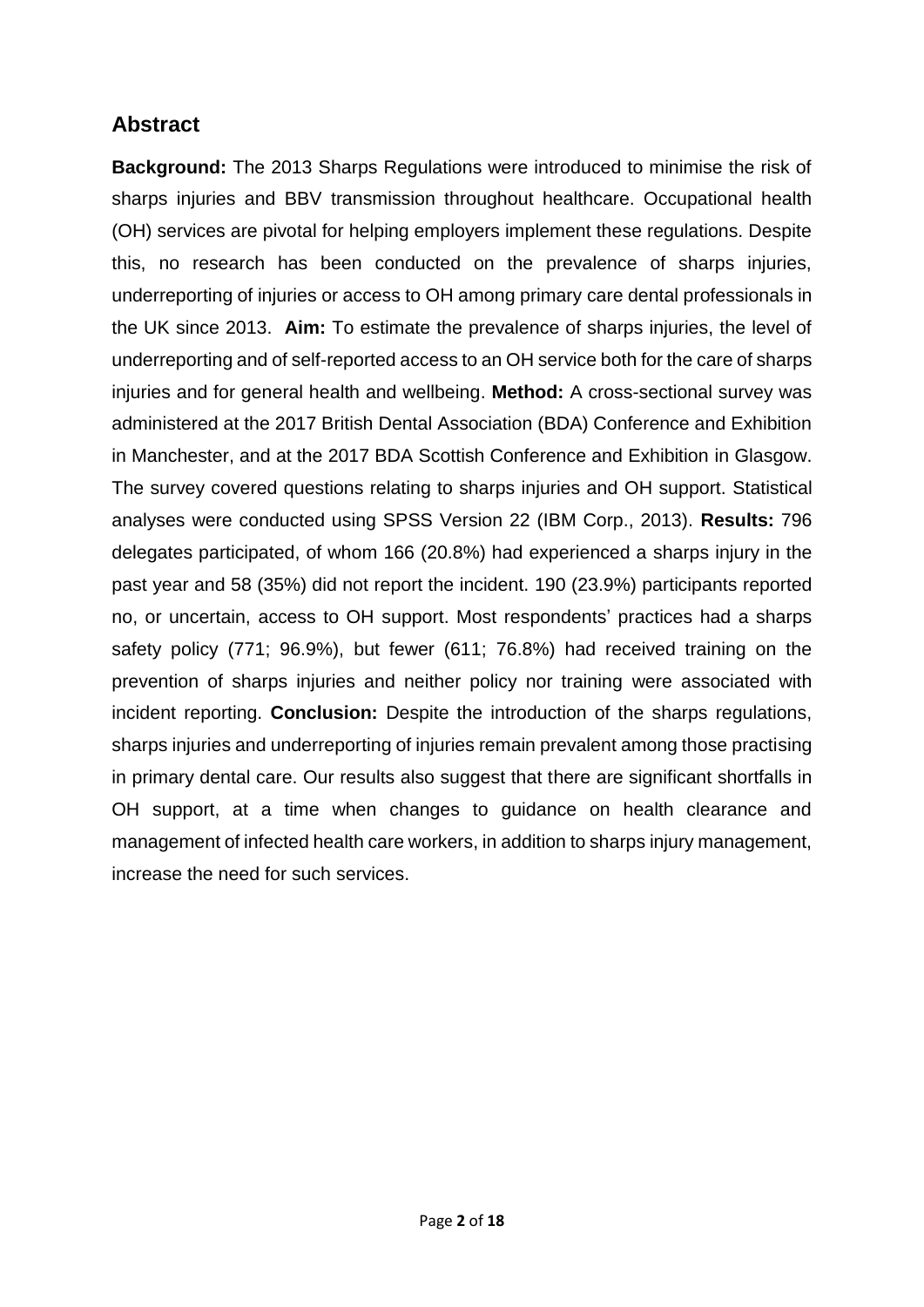#### **Introduction**

Healthcare workers (HCWs) are at risk of occupational transmission of blood borne viruses (BBVs) following a needlestick injury or mucocutaneous exposure.1-3 The estimated risks of transmission from a patient to healthcare worker following an occupational percutaneous exposure to a source patient who is HBV, HCV or HIV positive are 30%, 3% and 0.3% respectively.<sup>4</sup> There are no national surveillance systems in place for monitoring the incidence of sharps injuries occurring through the delivery of dental care. Even if there were such a system, the data would likely be incomplete given the consistent under-reporting of sharps injuries.<sup>1, 5</sup> The current surveillance systems in England, Wales and N. Ireland collate information on significant occupational exposures, i.e. those where the source patient is either known or thought to be infected with HIV, Hepatitis B and/or Hepatitis C. These represent a small proportion of all exposures to blood and body fluids. Significant occupational exposures reported by dental staff make up just under 10% of all reports, with sharps injuries accounting for the majority.<sup>6</sup>

In order to protect HCWs and patients, the European Union (EU) published a Directive (2010/32/EU) to minimise the risk of sharps injuries and BBV transmission in hospitals and healthcare settings. All requirements in the directive were later incorporated into the UK Health and Safety (Sharp Instruments in Healthcare) Regulations 2013,<sup>7</sup> which form the cornerstone for the prevention of BBV transmission between patients and HCWs. These regulations set out legal requirements for employers to promote the safe use and disposal of sharps. These include substitution of suitable 'safer sharps devices' (SSDs) where it is reasonably practicable to do so, staff training in relation to the risks from sharps, and interventions to prevent injuries and their consequences. The latter includes provision of access to medical advice for the immediate management and follow up of a sharps injury.<sup>7</sup>

Occupational health (OH) services can provide pivotal support to employers attempting to meet the legislative requirements of the Sharps Regulations, though medical advice and treatment for an employee injured by a sharp can also be obtained from Accident and Emergency (A&E) or GP practices, particularly when staff work out of hours or on premises where there is not an OH service available. In addition, current UK policies to prevent and manage the transmission of BBVs from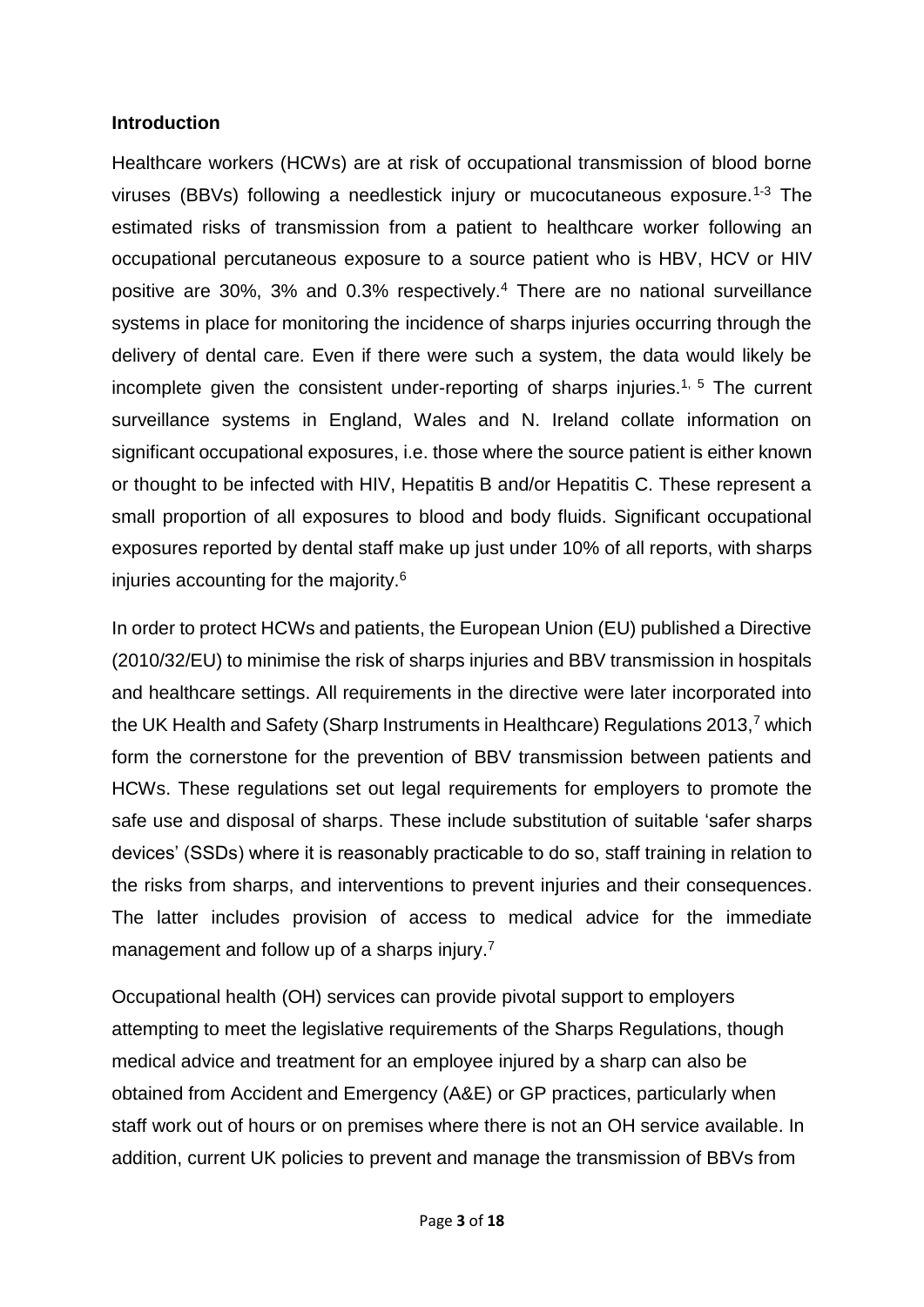infected HCWs to patients rely on OH services. They perform pre-employment health clearance checks for new entrants to the NHS, those entering roles which require EPPs and those who have been at any risk of acquiring a BBV (e.g. through working in a healthcare setting overseas). <sup>8</sup> OH services also provide ongoing specialist management of HIV- or HBV-infected HCWs who have been cleared to perform EPPs (viral load testing on a predefined frequency to ensure that their viral load remains sufficiently suppressed).<sup>9</sup> There is however, no statutory requirement in the UK for employers to provide blanket access to OH services, and while many large healthcare providers have their own OHS, or contract services from provider companies, smaller providers, such as primary care dental practices may seek advice or buy in OH services on an *ad hoc* basis.

Very few cross-sectional studies assessing sharps injuries have focused solely on dental professionals, and those that exist were undertaken before the introduction of the Sharps Regulations in 2013.<sup>10-13</sup> This study, therefore, aimed to estimate i) the number of sharps injuries experienced in the previous year, ii) the level of underreporting and iii) self-reported access to OH (for immediate care following a sharps injury and for general health and wellbeing).

# **Methods**

# **Study design**

A cross-sectional survey was administered at the 2017 British Dental Association (BDA) Conference and Exhibition, which took place on the  $25<sup>th</sup>$  and  $27<sup>th</sup>$  of May 2017 in Manchester and the 2017 BDA Scottish Dental Conference and Exhibition on 1<sup>st</sup> of September 2017 in Glasgow.

# **Study population and recruitment**

The study population comprised all UK clinical dental professionals who were attending the 2017 BDA Conferences in Manchester and Glasgow. The two conferences were attended by a total of just under 2700 dental professionals (BDA,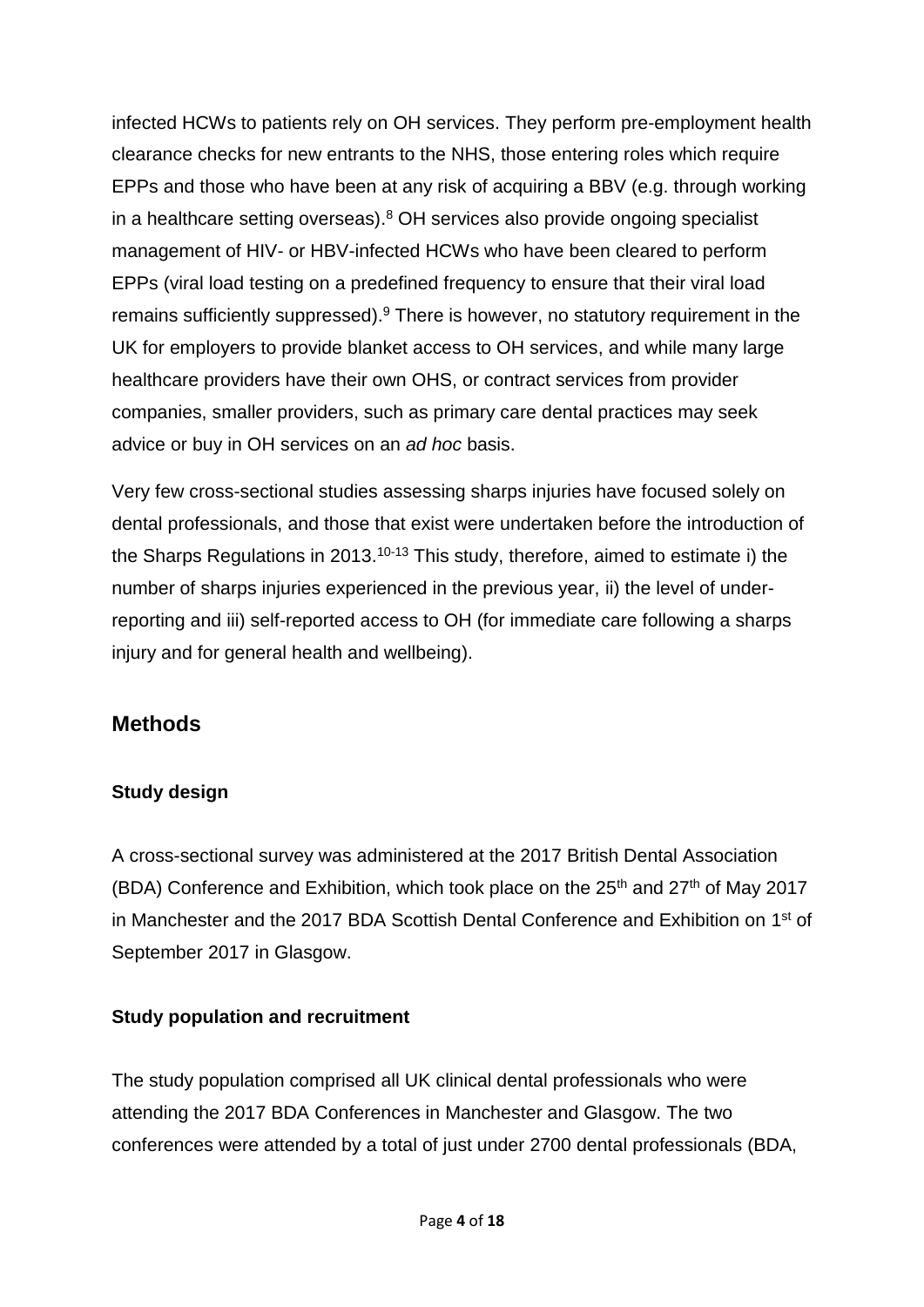personal communication, 2017). The inclusion criteria for this study were any primary care clinical dental professionals who were working in the UK.

The researchers set up a stand at both conferences and collected anonymous, nonidentifying responses using an online survey tool. Delegates were invited to participate as they passed the researchers' stand. Before inviting a delegate to participate, survey assistants ensured that the delegate met the inclusion criteria by asking some preceding filter questions, in particular if they currently worked in primary care dentistry. An opportunistic sampling approach was adopted, as participation in the research was voluntary. A sample size calculation identified 337 responses as the minimum required to detect significant differences in proportion.

### **Ethical considerations**

Ethical approval was granted by the University of Glasgow, College of Medical Veterinary & Life Sciences Ethics Committee (Project No: 200160085). Informed consent was achieved through a question on the first screen of the survey.

#### **Survey design**

The survey was developed following a literature search <sup>5, 14-17</sup> and the initial draft survey was piloted to assess length and clarity of the tool. The survey was designed to ensure that it took no more than five minutes to complete.

The survey contained questions relating to:

- Demographic variables, such as location of employment (Scotland, England, Wales or Northern Ireland), the structure of their practice (NHS funded, private or mixed) and their professional role within primary dental care
- Experience of sharps injuries in the past 12 months (prevalence of sharps injuries)
- Reporting practices for staff who experienced a sharps injury
- Reasons in relation to the non-reporting of a sharps injury
- Where medical advice was sought following their injury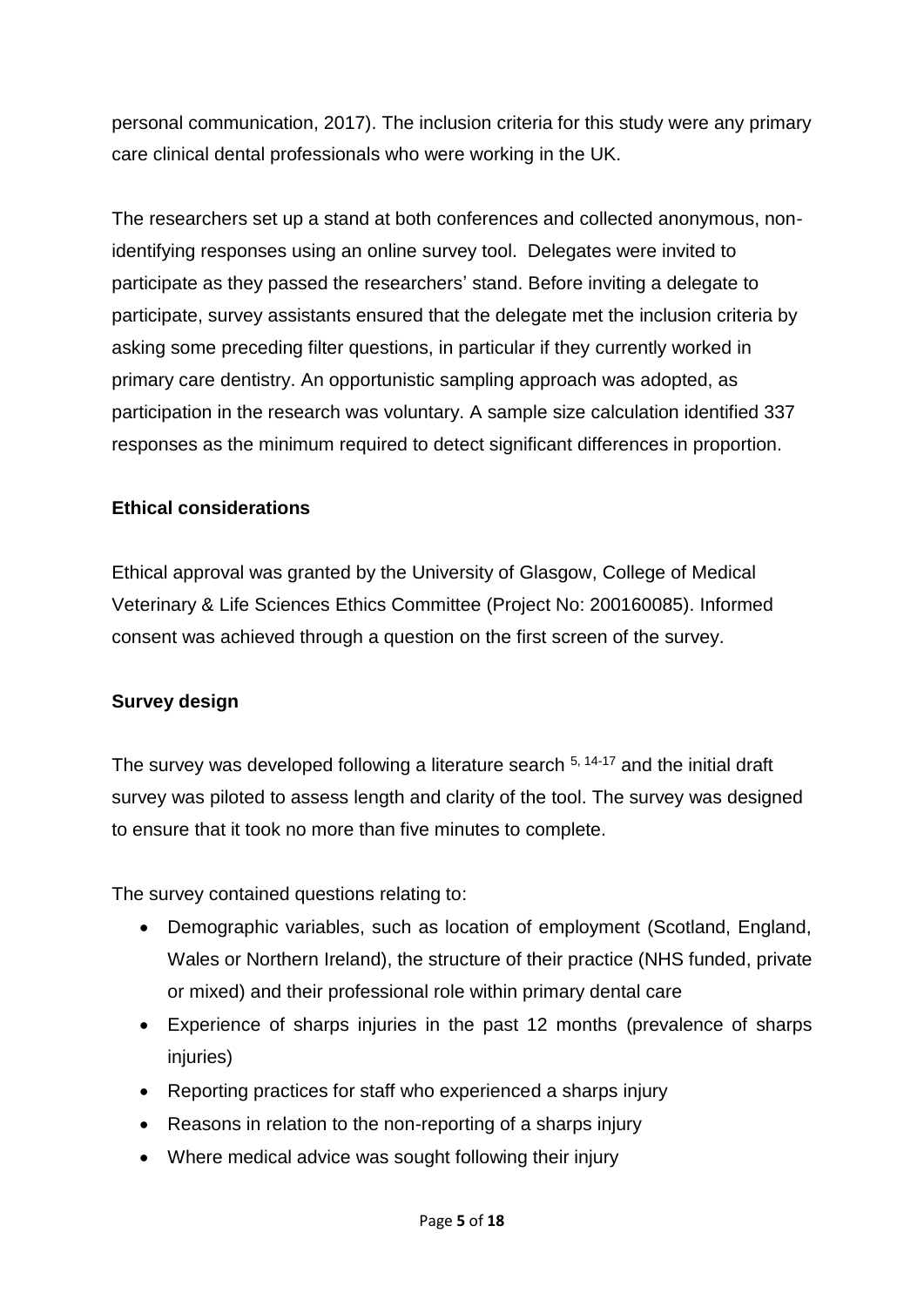- Access to an occupational health service
- Training on the prevention and management of sharps injuries within the workplace
- Presence of a sharps safety policies in their UK primary dental care practice

#### **Data analysis**

All statistical analyses were conducted using SPSS Version 22 (IBM Corp., 2013). Descriptive statistics were presented as frequencies, proportions and percentages, as appropriate. Categorical questionnaire responses were cross-tabulated to explore associations, and chi-squared/Fisher's exact tests were used to test hypotheses. A p-value of below 0.05 was used to define significance. Self-reported access to OH service was cross-tabulated with clinical role, geographical area of practice and dental practice structure.

### **Results**

The total number of respondents was 811. Of these, 15 were excluded as they did not perform a clinical role, resulting in a final sample of 796. The total number of conference delegates was 2698 [2311 (86%) dental practitioners; 268 (9.9%) dental nurses; 122 (4.5%) hygienist/therapist]. Thus, the sample represents 28% of the target population. The exact proportion of the conference delegates who worked in primary care was unknown.

#### **Demographics**

Table 1 describes the general demographics of the survey respondents. The majority were dental practitioners (n=647; 81.3%), followed by dental nurses (n=112; 14.1%). Most respondents (n=591; 85%) practised in England, followed by Scotland (n=138; 17.3%), Wales (n=53; 6.7%), and Northern Ireland (n=14; 1.8%). Most respondents worked in practices which were either NHS only (n=345; 43.3%) or mostly NHS (n=195; 24.5%).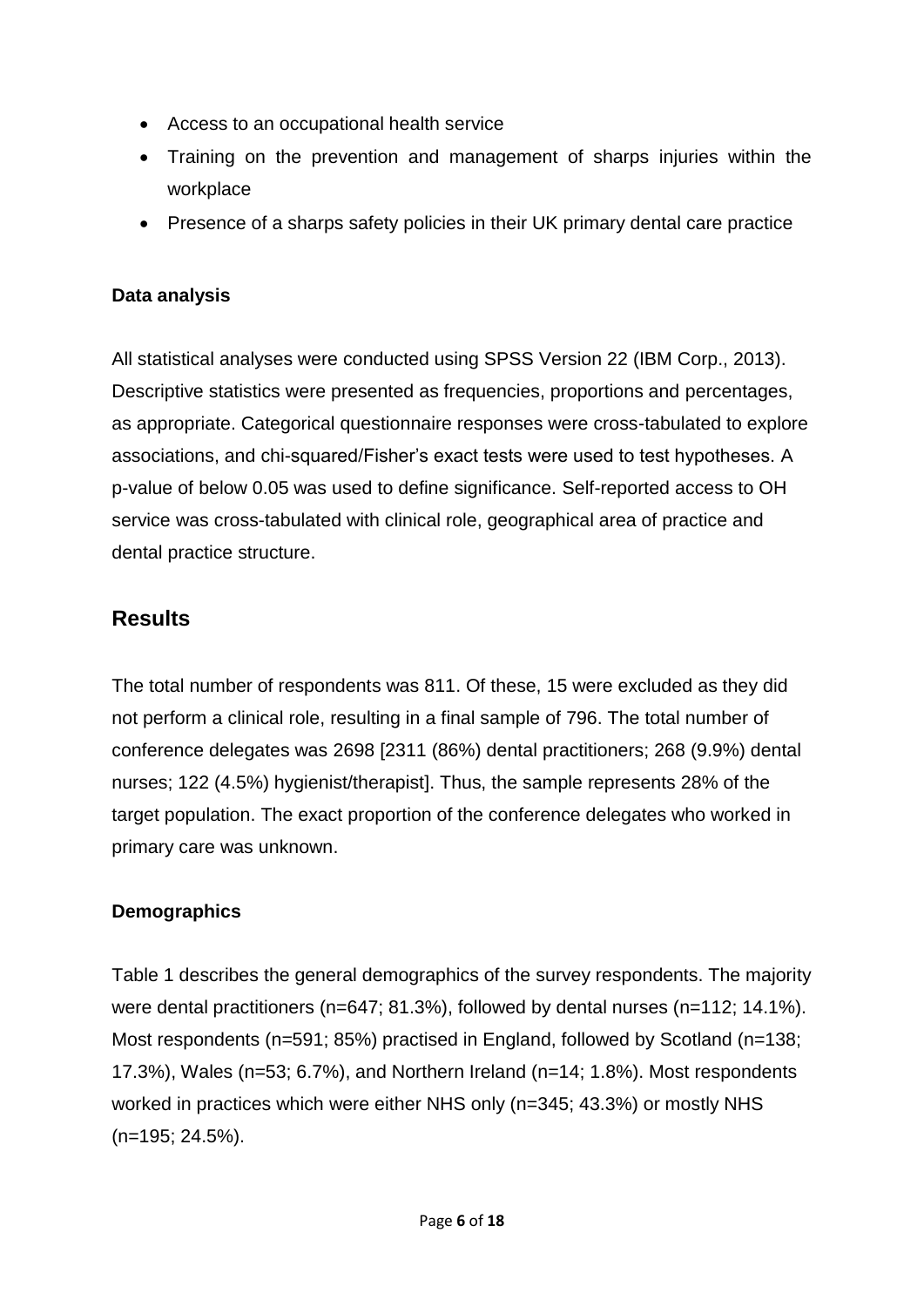#### **[Table 1. Summary of demographics of survey respondents (N=796)]**

#### **Prevalence of sharps injuries and reporting behaviour**

Responses indicated that 166 (20.8%) of the participants had experienced at least one sharps injury in the past year. No association was found between clinical role and the number of sharps injuries experienced (p=0.307) (Figure 1). Of those who had experienced a sharps injury, 58 (35%) did not report their injury and 83 (50%) sought medical advice for the immediate management of their injury (Table 2). Reporting of sharps injuries or seeking medical advice were not significantly associated with clinical role, but a higher proportion of dental practitioners did not report their injury (n=46; 36.5%) compared with dental nurses (n=6; 20%). Similarly a higher proportion of dental nurses (n=20; 66.7%) than dental practitioners (n=58; 46%) sought medical advice to manage their injury (Table 2).

#### **[Figure 1 Number of sharps injuries experienced in the past year, by clinical role (N=796)]**

#### **[Table 2. Cross-tabulation of clinical role with reporting of sharps injuries and the seeking of medical advice (N=166)]**

Most commonly cited reasons for not reporting were related to perception of risk and in particular their own assessment of an injury as low risk (Table 3).

#### **[Table 3. Reasons for not reporting sharps injuries (N=58)]**

#### **Access to medical advice following injury**

Of those who sought medical advice to manage the injury, the highest proportion attended OHS (n=63; 76.8%), followed by Accident & Emergency (A&E) departments (13; 15.9%). For follow up BBV testing, 60 (73.2%) used OHS and 9 (11%) visited their General Medical Practitioner. Of the 630 respondents who had not experienced a sharps injury, most (n=500; 79.4%) reported that they would seek advice from an OH service, 70 (11.1%) would visit A&E, but 35 (5.6%) reported that they would not seek advice at all.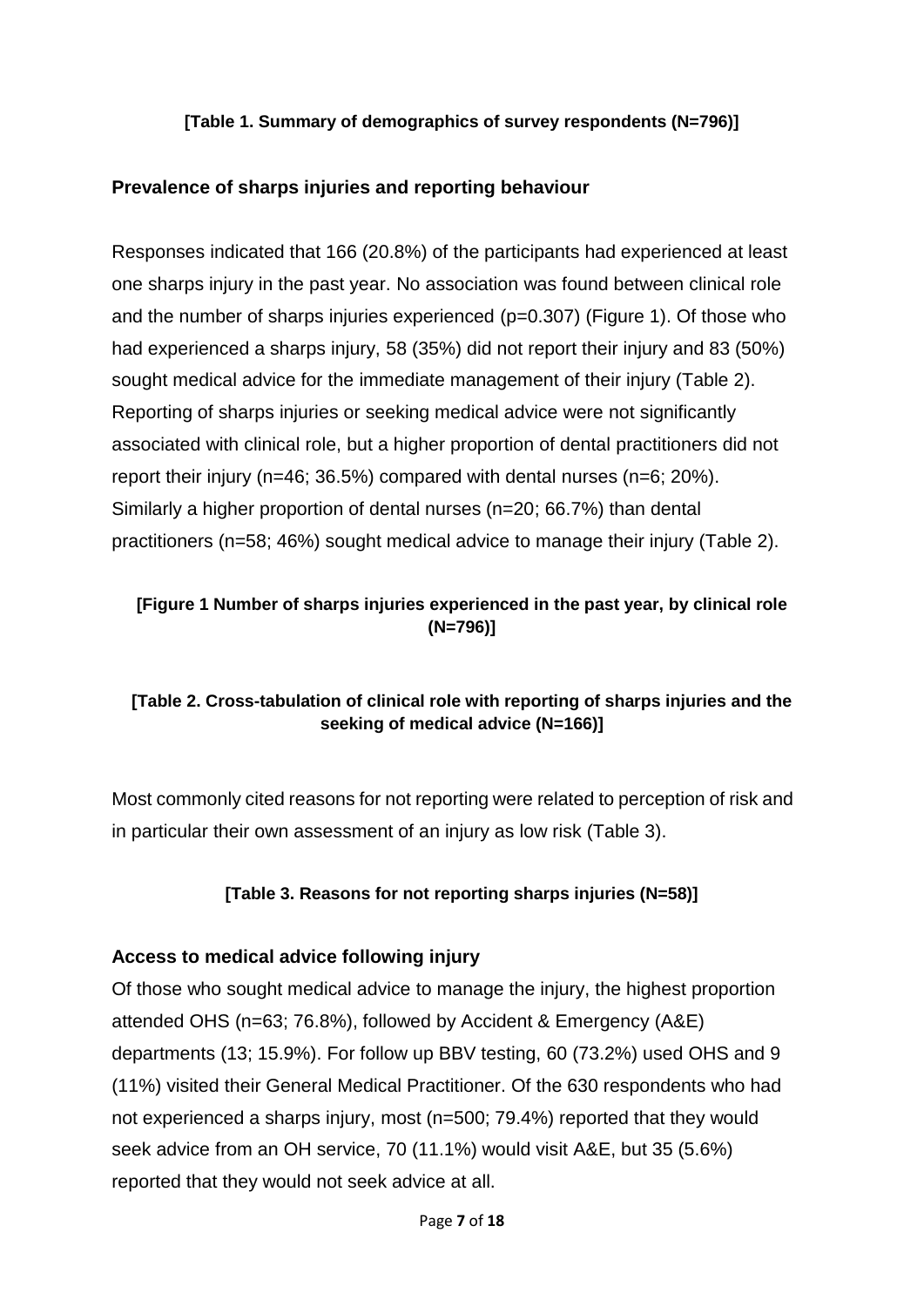Those who reported no access (n=116) or were unsure of access (n=74) were less likely to report their injury (32.7%) or seek medical advice (22.7%) (Table 4).

#### **[Table 4. Cross-tabulation of self-reported access to occupational health service with clinical role, area of the UK where respondent practises and structure of dental practice (N=796)]**

### **Sharps safety policy**

Most participants reported that their practice had a sharps safety policy (n=771; 96.9%), but a lower percentage had received training on the prevention of sharps injuries (n=611; 76.8%). Neither provision of a policy nor training had an association with reporting (Table 5).

#### **[Table 5 Cross tabulation of sharps safety policy and training on the prevention of sharps injuries with reporting of injuries and seeking medical advice regarding injuries. (N=796)]**

#### **Access to occupational health services**

Of 796 respondents, 190 (23.9%) reported that they were unsure or had no access to an OH service (Table 4). A higher proportion of dental practitioners (486; 75.1%) and dental nurses (97; 86.6%) reported access to an OH service compared with dental therapists/hygienists (23; 66.2%). A significant geographic association was also noted, with greater OH service access in Northern Ireland (13; 92.9%), Wales (48; 90.6%) and Scotland (113; 81.9%) compared with England (432; 73.1%). Access was reported to be greatest for those who worked in NHS practice only (n=154; 79%) compared to private only (n=40; 60.6%) (Table 4).

**[Table 4. Cross-tabulation of self reported access to an occupational health service with clinical role, area of the UK where respondent practises and structure of dental practice (N=796)]**

# **Discussion**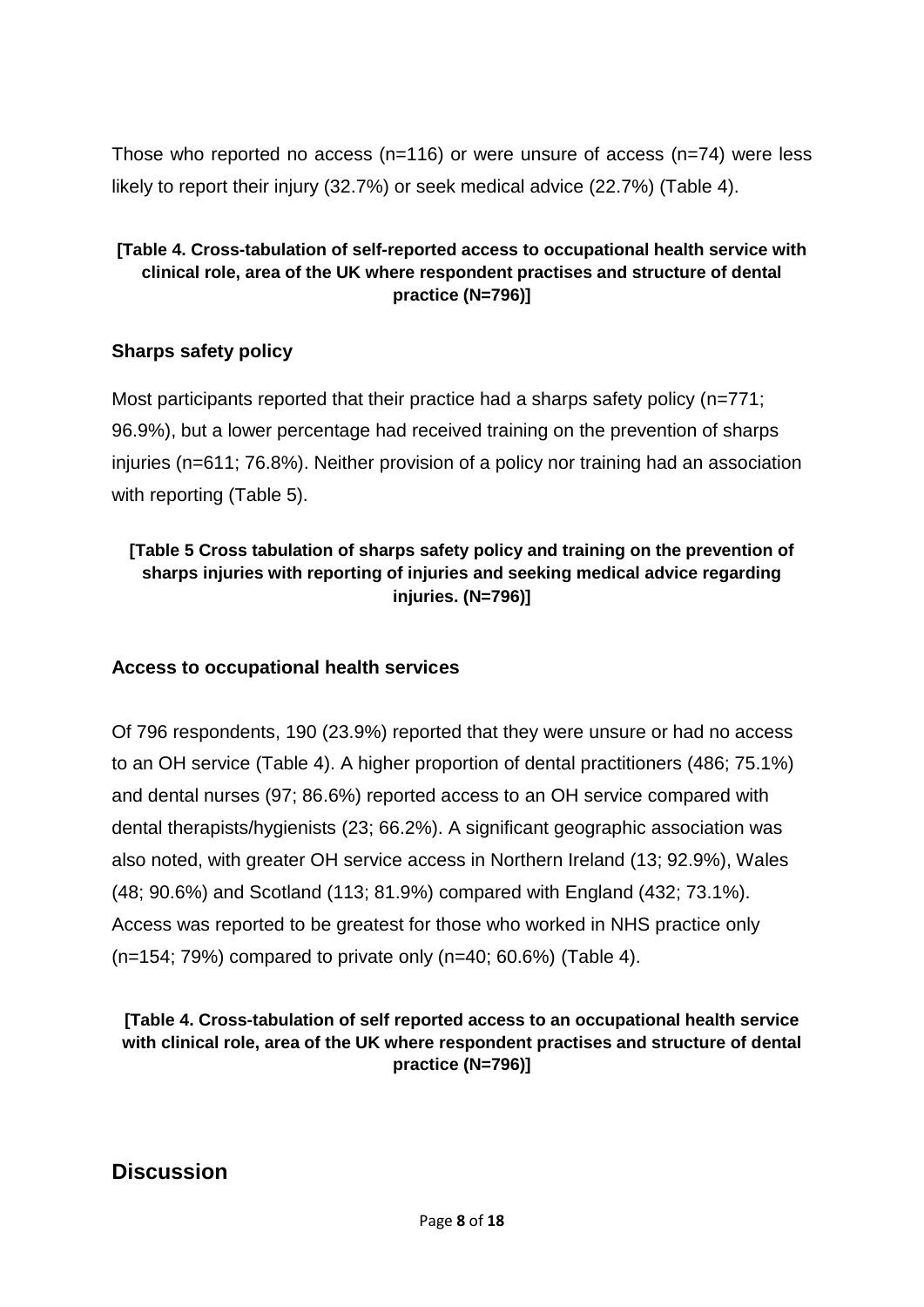As outlined in the introduction, to the best of our knowledge no other studies have assessed the prevalence of sharps injuries among clinical dental staff following introduction of the Sharps Regulations within the UK in 2013. The data reported in this paper provide important insight into the impact of the Sharps Regulations. The study provides not only an estimate of the prevalence of injuries but also the level of under-reporting. We found that the prevalence of sharps injuries among our sample was 20.8%, with an under-reporting rate of 35%. Given the importance of occupational health support to reduce the risk of BBV transmission in healthcare, we also assessed self-reported access to appropriate medical services for the study participants and identified that 25% either had no access or were unsure of their access to such support.

The technique of recruiting conference delegates as a study population was highly effective, and mirrored previous successful studies.<sup>18</sup> The method generated a large sample size, in contrast to postal studies, which have yielded relatively low response rates despite significant effort (and not insignificant cost).<sup>12, 19</sup> Our final sample was double the minimum number required to detect a difference in proportion, highlighting the effectiveness of our recruitment strategy. Additionally, our recruitment technique allowed for informal interactions with participants, which provided useful contextual information. Cross-sectional surveys are, however, sensitive to various sources of bias<sup>20</sup> and this study was no exception. Those represented in our results were conference attendees, who had paid a significant sum to attend an educational event and this means they may express more interest in dental research and may also represent practices with a higher level of adherence to, and knowledge of pertinent legislation. Thus, care should be taken when extrapolating the results to all of those working in primary dental care in the UK. The proportions from Wales and Northern Ireland were smaller than from England and Scotland and dentists were better represented than other dental care professionals. However, collecting responses from two areas of the UK may have helped to mitigate some of this representative bias. As the survey responses were anonymous, it was not possible to de-duplicate the data to identify respondents who may have participated in both Glasgow and Manchester, with the potential for some duplicate responses within the sample. However, as the survey tool was identical on both occasions and administered within a short time-scale, it is likely individuals would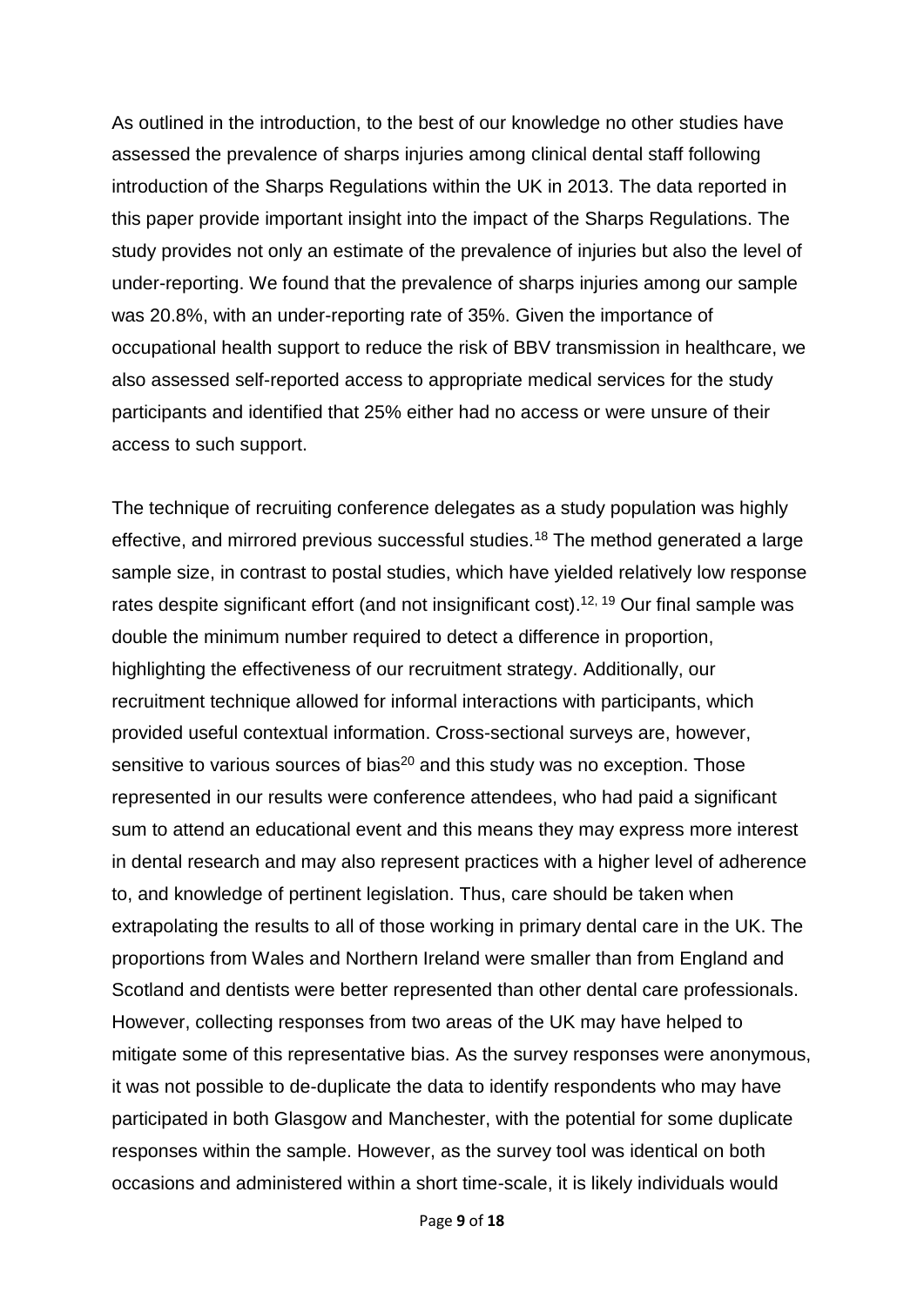have self-identified if they has participated previously, and the researchers believe this probably not a significant issue. Non-response bias may also have affected the results of this study, as those who had a particular interest in having access to an OH service or who had experienced a sharps injury may have been more likely to participate. Furthermore, the main outcomes of this study were measured by selfreport (e.g. experience of sharps injuries in the past year), which are sensitive to recall bias. Additionally, respondents who reported that they did not have access to OH services may have had access but not been aware of this service, though in practical terms the effect is the same. Thus, further research and assessment of OH service coverage nationally is required.

Various studies have highlighted the risk of sharps injuries among dental professionals,10-13 with some suggesting that there is a greater risk in dental clinics compared with hospitals.<sup>11</sup> The majority of dentists will experience a sharps injury during their professional career<sup>10</sup> and the Sharps Regulations were created to prevent most of these through a combination of training, safer working practices and safety engineered devices. Our results indicate that despite the introduction of the Sharps Regulations, sharps injuries continue to be an issue, as a fifth of respondents had experienced at least one in the past year. This is higher than reported in a previous cross-sectional postal study in Scotland, conducted in 2011 by Leavy et al<sup>12</sup> before the introduction of the Sharps Regulations in 2013. This may reflect an increase in injuries reported as per the new legislative requirement for an employee to report all injuries, rather than an increase in injuries *per se.* However, both studies reported an underreporting rate of 35%, suggesting that the legislative changes have had little impact on this measure. This is an important result, as it suggests that more needs to be done to encourage the reporting of injuries, thereby facilitating our understanding of sharps injury epidemiology among primary care dentists.

A culture of under-reporting of sharps injuries is common throughout healthcare, a feature which frequently affects official statistics and the capability of employers to plan and assess the effectiveness of interventions to reduce risk. 5, 17, 21, 22 In the present study, the main reasons for not reporting injuries were related to selfperception of risk and operational issues, such as lack of time and excessive paperwork. These findings are commonly reiterated throughout the literature, <sup>5, 16, 17,</sup>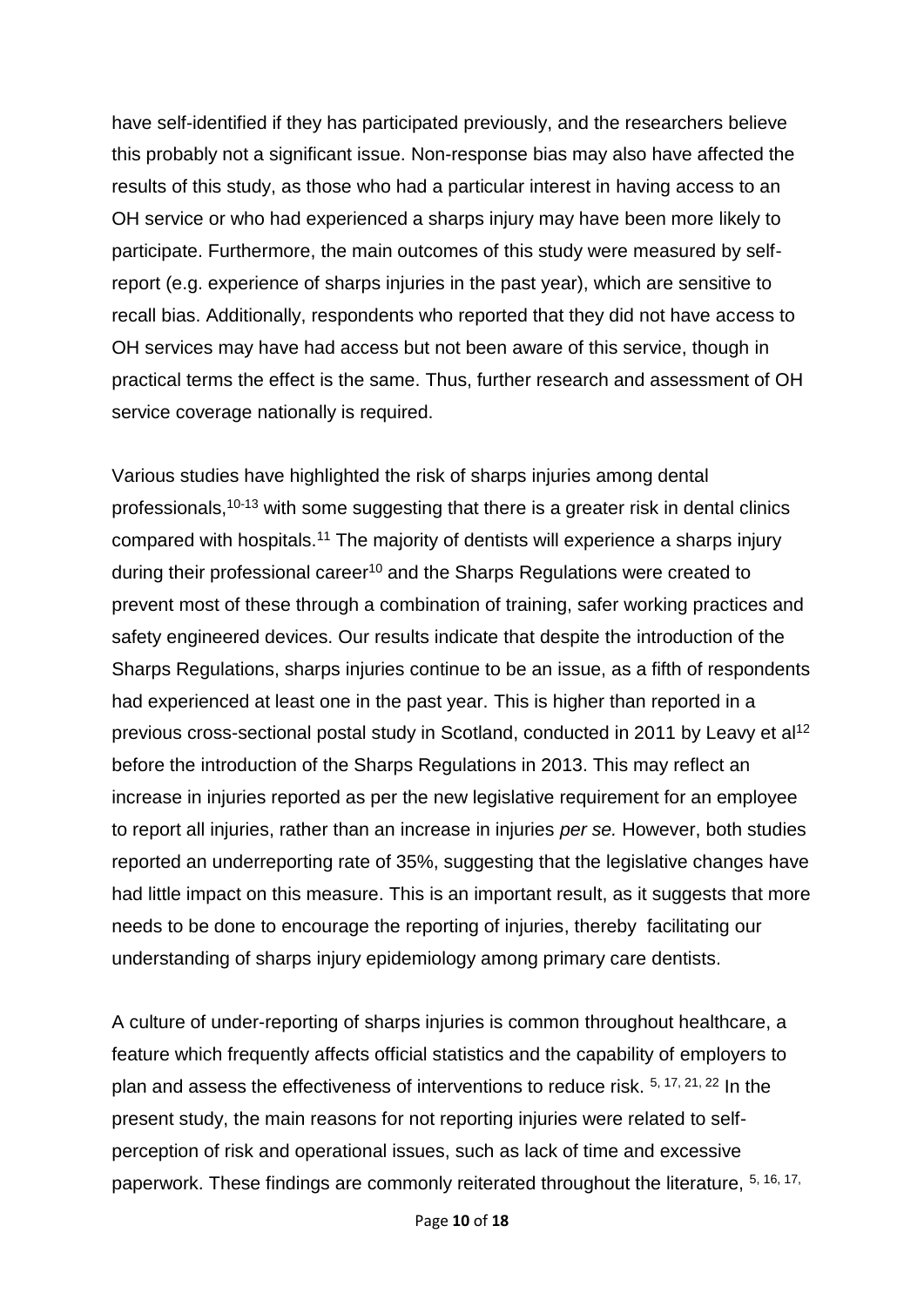$22-24$  and often explained in the context of the Health Belief Model (HBM),  $15$  a psychosocial tool which is used to explain health-related behaviour in the context of perception of risk.<sup>25</sup> For example, previous research suggests that individuals will only report their injury if they perceive the risk of BBV transmission as high and therefore the benefits of reporting the injury outweigh the effort of going through the reporting process, BBV testing and medical assessment.15, 26 Significant differences in these perceptions have been noted between clinical roles, particularly among more senior healthcare workers such as doctors, who may view their time as more valuable and therefore the benefits of reporting as less.<sup>14-16, 21, 24</sup> Basing such decisions on the healthcare worker's own risk assessment of a situation is problematic, as there is the possibility it is incorrectly related to the lifestyle, gender or nationality of the source patient. <sup>21</sup> In reality, HCWs do not have the skills to risk assess effectively and it has been shown consistently that the risk of BBV transmission is underestimated or inaccurate.<sup>21, 23, 27, 28</sup> A consistent approach towards the management of sharps injuries and the implementation of policy is fundamental for ensuring the equitable treatment of the source of exposure (i.e. patients) and maintenance of HCW safety. Improving reporting rates among HCWs is challenging, but improving awareness of the risks of BBV transmission through training may have an impact. Furthermore, additional benefit would be gained from streamlining the reporting process as far as possible to have the minimum impact on the HCW workload.

OH services has an increasingly important role in the prevention of BBVs in healthcare. To the best of our knowledge, this is the first study which aims to assess access to OH services for primary care health professionals in the UK. We found that despite a requirement for employers to have robust arrangements in place that will allow employees to access treatment following a sharps injury in a timely manner, one quarter of respondents either reported that they had no access or were unsure of their access to OH services. This access was related to clinical role, area of the UK where the respondent practised and structure of the dental practice. A smaller proportion of dental therapists/hygienists had access to an OH service, perhaps because many are self-employed and work across several practices but further research would be required to confirm this.<sup>29</sup> Access to an OH service also varied geographically, with a higher proportion of dental professionals working in the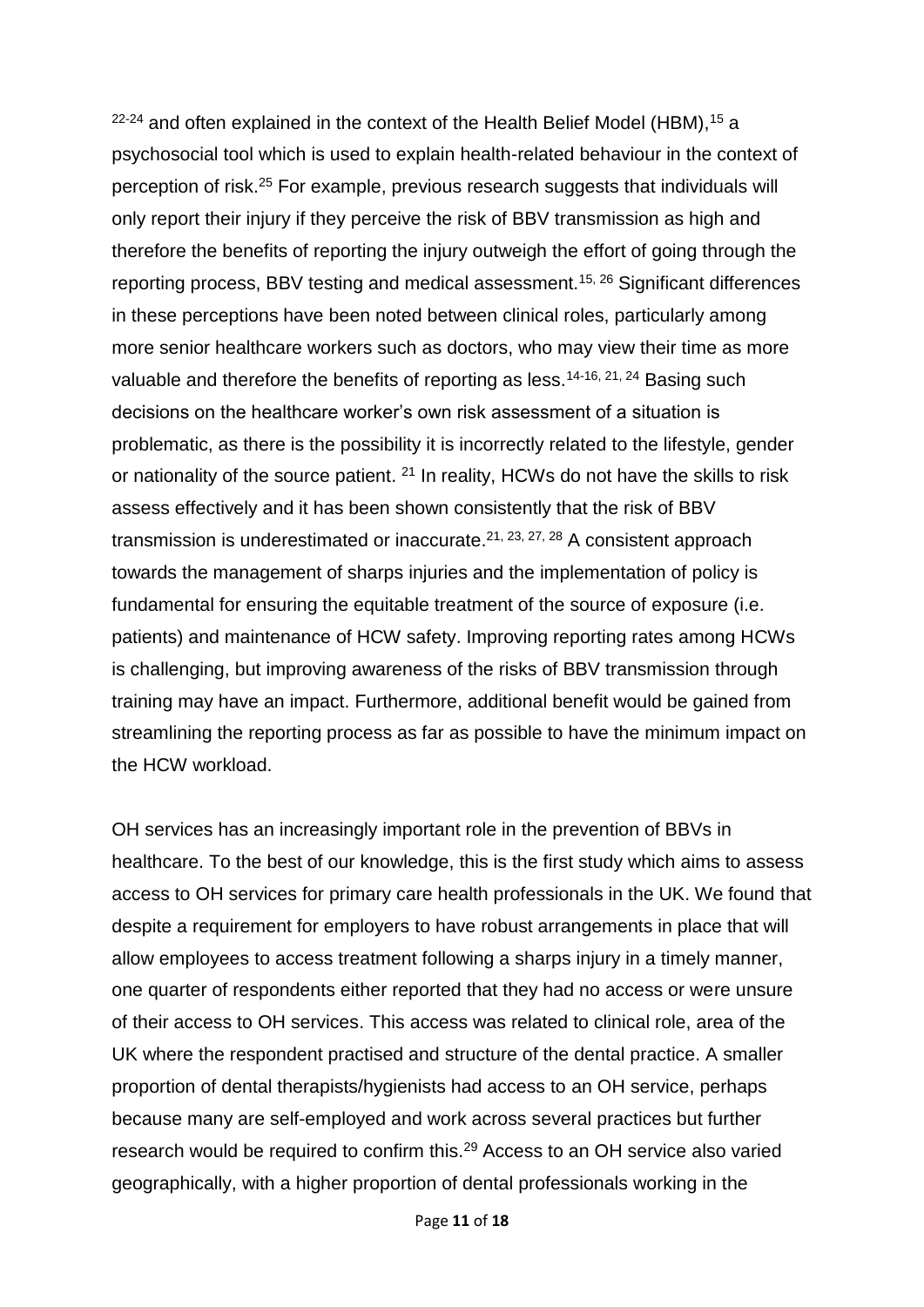devolved nations having access compared with England. The reason for this difference across the UK is unclear, but all regions are facing significant financial pressures, which may impact on decisions related to the prioritisation of services.<sup>30</sup> An association was also found between self-reported access OH service and structure of the dental practice, with a much lower proportion of respondents who were working in private dental practices reporting having an OH service they could access. This suggests that those employed in the NHS are more likely to have access directly, provided by employer or contracted. Our research has given an insight into self-reported access to OHS services, but future studies are required to estimate more accurately OHS access in the UK and inform specific areas for improvement.

OH are pivotal to support employers with implementation of the Sharps Directive (2010/32/EU), under which employers have a legal obligation to assess risk and provide appropriate information and training to protect employees from exposure to BBVs. <sup>7</sup> Arguably, OHS are best placed to manage sharps injuries, providing continuity of care from the immediate risk assessment to the follow up and beyond if BBV seroconversion occurs. While there is no legislative requirement for employers to provide access to OHS, international bodies, such as the World Health Organisation [\(http://www.who.int/occupational\\_health/globstrategy/en/\)](http://www.who.int/occupational_health/globstrategy/en/) and the International Labour Organisation [\(http://www.ilo.org/global/lang--en/index.htm\)](http://www.ilo.org/global/lang--en/index.htm) in their published Convention No. 161, have emphasized their importance in order to protect workers from sharps and other harms. The importance of an OH service for dental professionals has recently been recognised in Scotland, where the Chief Dental Officer has announced an NHS funded new occupational health service for dentists and dental practice staff, which launched on 1<sup>st</sup> of June 2018 [\(http://www.sehd.scot.nhs.uk/pca/PCA2018\(D\)07.pdf\)](http://www.sehd.scot.nhs.uk/pca/PCA2018(D)07.pdf).

# **Conclusions**

This research suggests that despite the introduction of the Sharps Regulations in 2013, sharps injuries and underreporting are still prevalent in primary care dentistry. When compared with research conducted prior to the Sharps Regulations,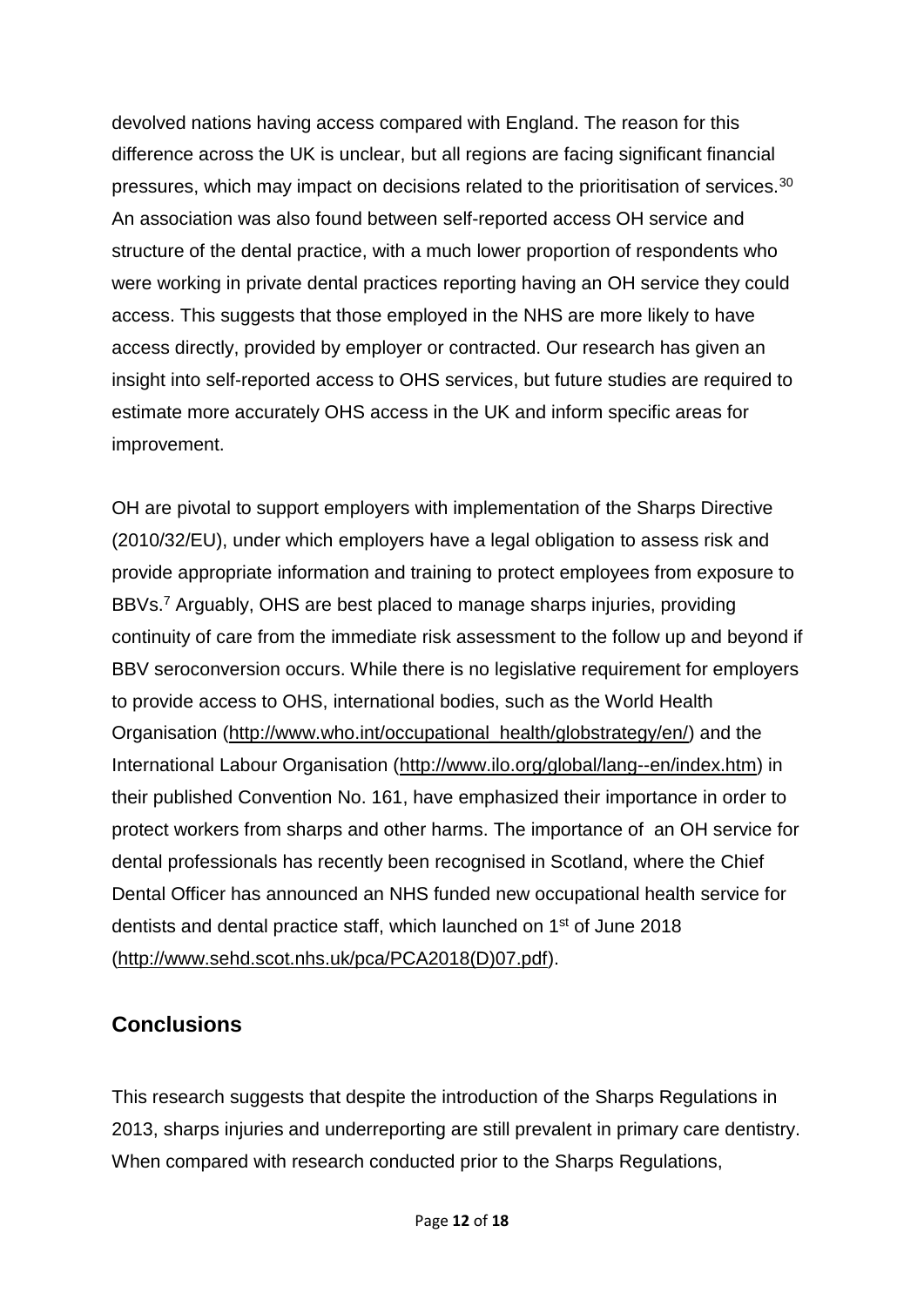underreporting rates remain unchanged. Awareness of the risk of BBV transmission from sharps injuries among dental professionals needs to be improved, to incentivise the reporting of injuries, and to improve our understanding of the epidemiology of sharps injuries to inform appropriate interventions. Our results also suggest that there are perceived shortfalls in OH service support for primary care dentistry, which need to be investigated further to accurately assess if the perceived gap in access is a true reflection and has an impact on the health and wellbeing of dental professionals. In addition to sharps injury management, this is particularly important given recent changes to guidance on health clearance and management of infected health care workers. It is encouraging that the importance of OH for primary care dentists has been recognised in Scotland, with the recent roll out of an NHS funded OH service. Hopefully a similar attitude will be adopted elsewhere, leading to the provision of an efficient OH service for all primary care dental professionals in the UK.

#### **Funding**

The work was funded by the University of Glasgow and NHS National Services Scotland.

#### **Acknowledgements**

The authors would like to thank all the conference delegates who agreed to participate in the study and those who helped with the collection of responses. We also wish to record our thanks to the British Dental Association for granting us permission to conduct this research at both of their conferences.

# **References**

- **1.** Trim JC, Elliott TS. A review of sharps injuries and preventative strategies. *J Hosp Infect*  2003; **53**: 237-242.
- **2.** Pruss-Ustun A, Rapiti E, Hutin Y. Estimation of the global burden of disease attributable to contaminated sharps injuries among health-care workers. *Am J Ind Med* 2005; **48**: 482-490.
- **3.** Hosoglu S, Celen MK, Akalin S, Geyik MF, Soyoral Y, Kara IH. Transmission of hepatitis C by blood splash into conjunctiva in a nurse. *Am J Infect Control* 2003; **31**: 502-504.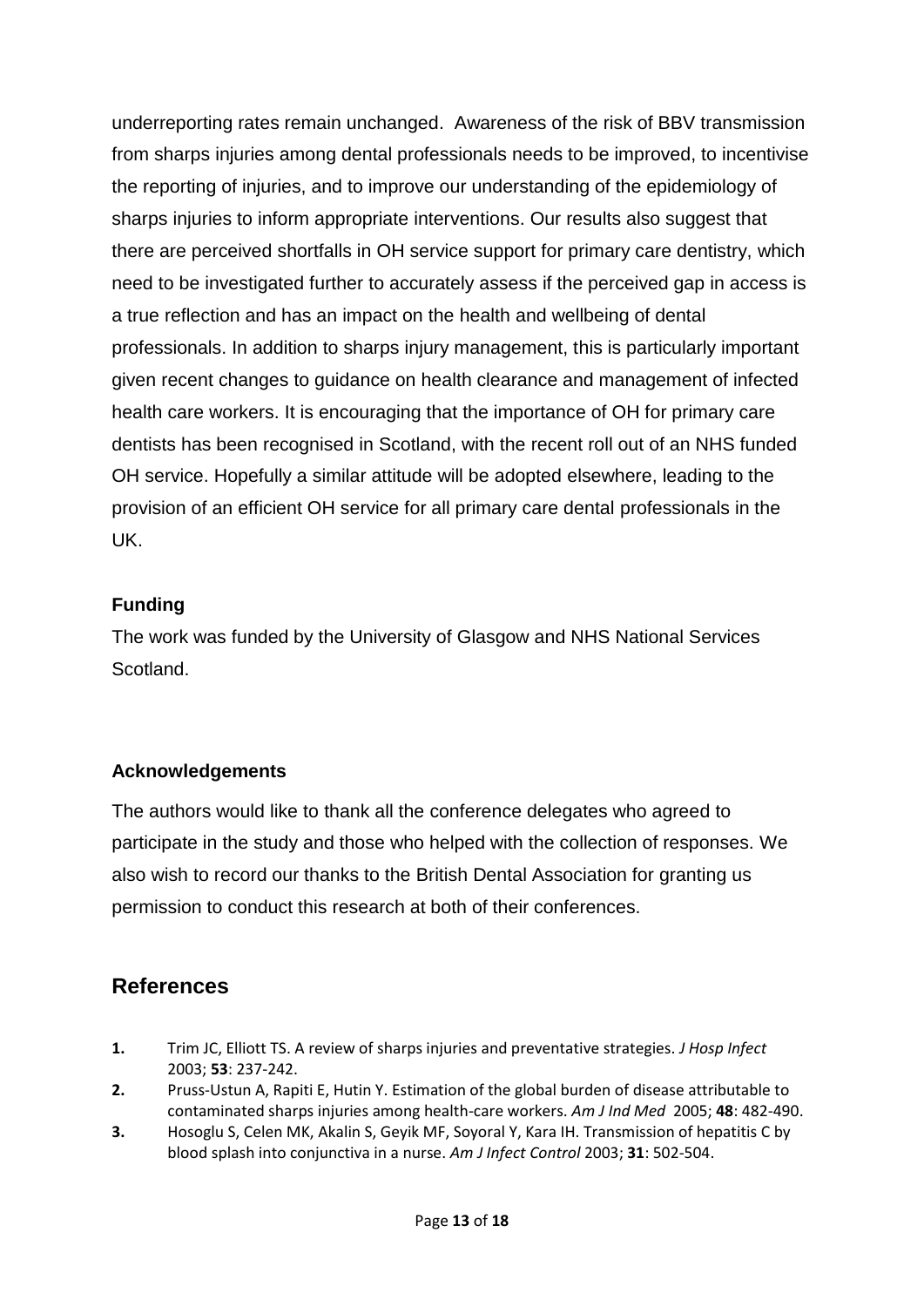- **4.** Beltrami EM, Williams IT, Shapiro CN, Chamberland ME. Risk and management of bloodborne infections in health care workers. *Clin Microbiol Rev* 2000; **13**: 385-407.
- **5.** Elmiyeh B, Whitaker IS, James MJ, Chahal CA, Galea A, Alshafi K. Needle-stick injuries in the National Health Service: a culture of silence. *J R Soc Med* 2004; **97**: 326-327.
- **6.** Woode Owusu M WE, Rice B, Gill ON, Ncube F & contributors. Eye of the Needle United Kingdom Surveillance of Significant Occupational Exposures to Bloodborne Viruses in Healthcare Workers: data to end 2013. December 2014. Public Health England, London.
- **7.** Health and Safety Executive. Health and Safety (Sharp Instruments in Healthcare) Regulations 2013. Guidance for employers and employees. Health Services Information Sheet 7. Available at: www.hse.gov.uk/pubns/hsis7.pdf .
- **8.** Department of Health. *Health Clearance for tuberculosis, hepatitis B, hepatitis c and HIV: New healthcare workers*. London, 2007. Available at: https://www.gov.uk/government/publications/new-healthcare-workers-clearance-forhepatitis-b-and-c-tb-hiv .
- **9.** Public Health England. *Integrated guidance on health clearance of healthcare workers and the management of healthcare workers infected with bloodborne viruses (hepatitis B, hepatitis C and HIV), September 2017*. Available at: [https://www.gov.uk/government/publications/bbvs-in-healthcare-workers-health](https://www.gov.uk/government/publications/bbvs-in-healthcare-workers-health-clearance-and-management)[clearance-and-management](https://www.gov.uk/government/publications/bbvs-in-healthcare-workers-health-clearance-and-management)
- **10.** Wicker S, Rabenau HF. Occupational exposures to bloodborne viruses among German dental professionals and students in a clinical setting. *Int Arch Occup Environ Health* 2010; **83** :77- 83.
- **11.** Cheng HC, Su CY, Yen AM, Huang CF. Factors affecting occupational exposure to needlestick and sharps injuries among dentists in Taiwan: a nationwide survey. *PLoS One* 2012; **7** : e34911.
- **12.** Leavy P, Templeton A, Young L, McDonnell C. Reporting of occupational exposures to blood and body fluids in the primary dental care setting in Scotland: an evaluation of current practice and attitudes. *Br Dent J* 2014; **217** :E7.
- **13.** Leggat PA, Smith DR. Prevalence of percutaneous exposure incidents amongst dentists in Queensland. *Aust Dent J* 2006; **51**: 158-161.
- **14.** Nagao M, Linuma Y, Igawa J, *et al.* Accidental exposures to blood and body fluid in the operation room and the issue of underreporting. *Am J Infect Control* 2009; 37: 541-544.
- **15.** Tabak N, Shiaabana AM, Shasha S. The health beliefs of hospital staff and the reporting of needlestick injury*. J Clin Nurs* 2006; 15: 1228-1239.
- **16.** Au E, Gossage JA, Bailey SR. The reporting of needlestick injuries sustained in theatre by surgeons: are we under-reporting? *J Hosp Infect* 2008; **70**: 66-70.
- **17.** Makary MA, Al-Attar A, Holzmueller CG, *et al*. Needlestick injuries among surgeons in training. *N Engl J Med.* 2007; **356**: 2693-2699.
- **18.** Thorburn D, Roy K, Wilson K, *et al*. Anonymous pilot study of hepatitis C virus prevalence in liver transplant surgeons. *Liver transplan* 2006; **12**: 1084-1088.
- **19.** Cook JV, Dickinson HO, Eccles MP. Response rates in postal surveys of healthcare professionals between 1996 and 2005: an observational study. *BMC Health Serv Res* 2009; **9**: 160.
- **20.** Levin KA. Study design III: Cross-sectional studies. *Evid Based Dent* 2006; **7**: 24-25.
- **21.** Cutter J, Jordan S. Uptake of guidelines to avoid and report exposure to blood and body fluids. *J Adv Nurs* 2004; **46:** 441-452.
- **22.** Azadi A, Anoosheh M, Delpisheh A. Frequency and barriers of underreported needlestick injuries amongst Iranian nurses, a questionnaire survey. *J Clin Nurs* 2011; **20**: 488-493.
- **23.** Kessler CS, McGuinn M, Spec A, Christensen J, Baragi R, Hershow RC. Underreporting of blood and body fluid exposures among health care students and trainees in the acute care setting: a 2007 survey. *Am J Infect Control* 2011; **39**: 129-134.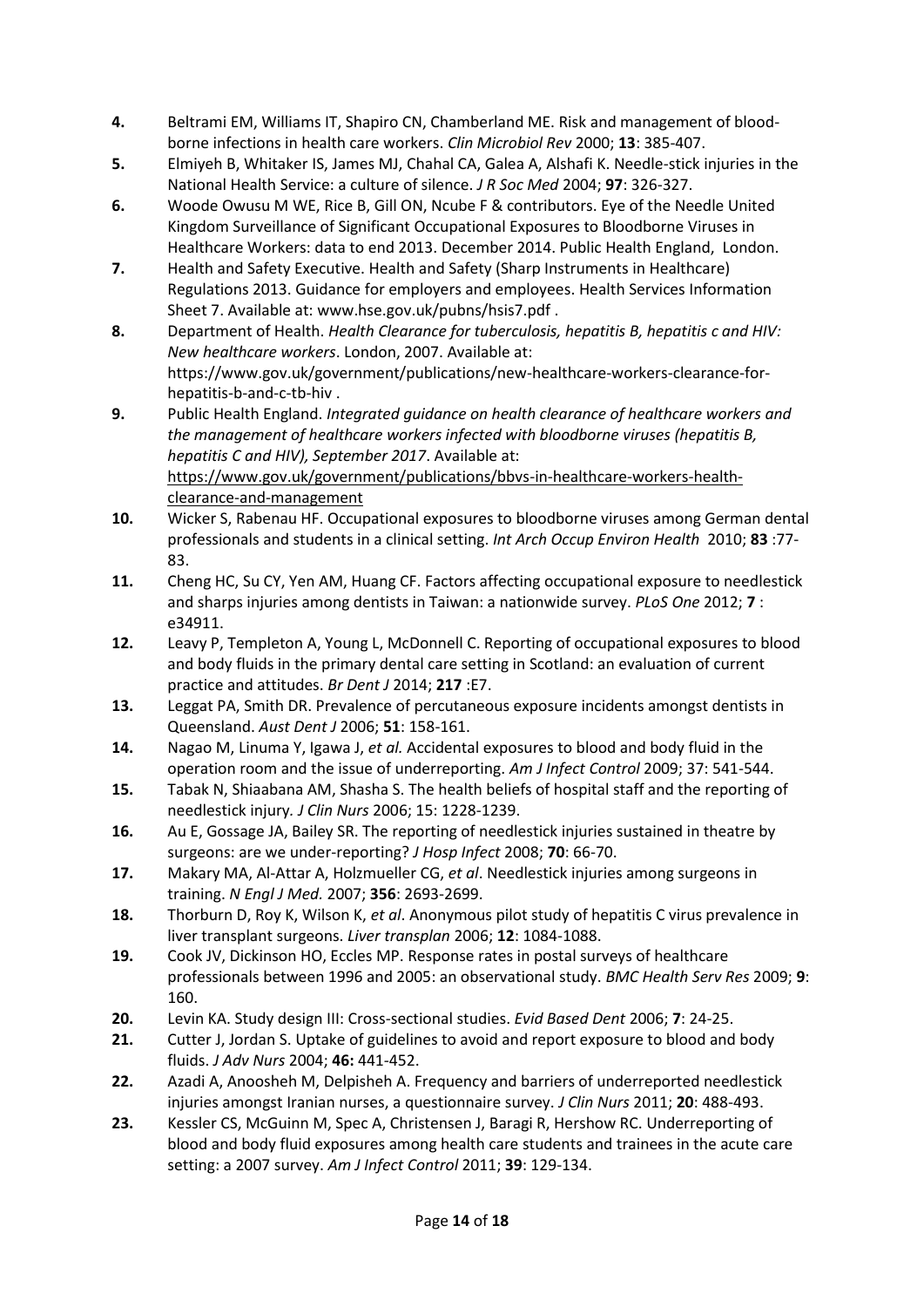- **24.** Kerr HL, Stewart N, Pace A, Elsayed S. Sharps injury reporting amongst surgeons. *Ann R Coll Surg Engl* Jul 2009; **91**: 430-432.
- **25.** Rosenstock IM. Historical origins of Health Belief Model. *Health Educ Quart* 1974; **2**: 328- 335.
- **26.** Au E, Gossage JA, Bailey SR. The reporting of needlestick injuries sustained in theatre by surgeons: are we under-reporting? *J Hosp Infect* 2008; **70**: 66-70.
- **27.** Burke S, Madan I. Contamination incidents among doctors and midwives: reasons for nonreporting and knowledge of risks. *Occup Med (Lond)* 1997; **47**: 357-360.
- **28.** Patterson JM, Novak CB, Mackinnon SE, Patterson GA. Surgeons' concern and practices of protection against bloodborne pathogens. *Ann Surg* 1998; **228**: 266-272.
- **29.** Williams SA, Bradley S, Godson JH, Csikar JI, Rowbotham JS. Dental therapy in the United Kingdom: part 3. Financial aspects of current working practices. *Brit Dent J* 2009; **207**: 477- 483.
- **30.** Filochowski J. The current crisis in the NHS: are we missing the point? An essay by Jan Filochowski. *BMJ* 2015; **350**: h2122.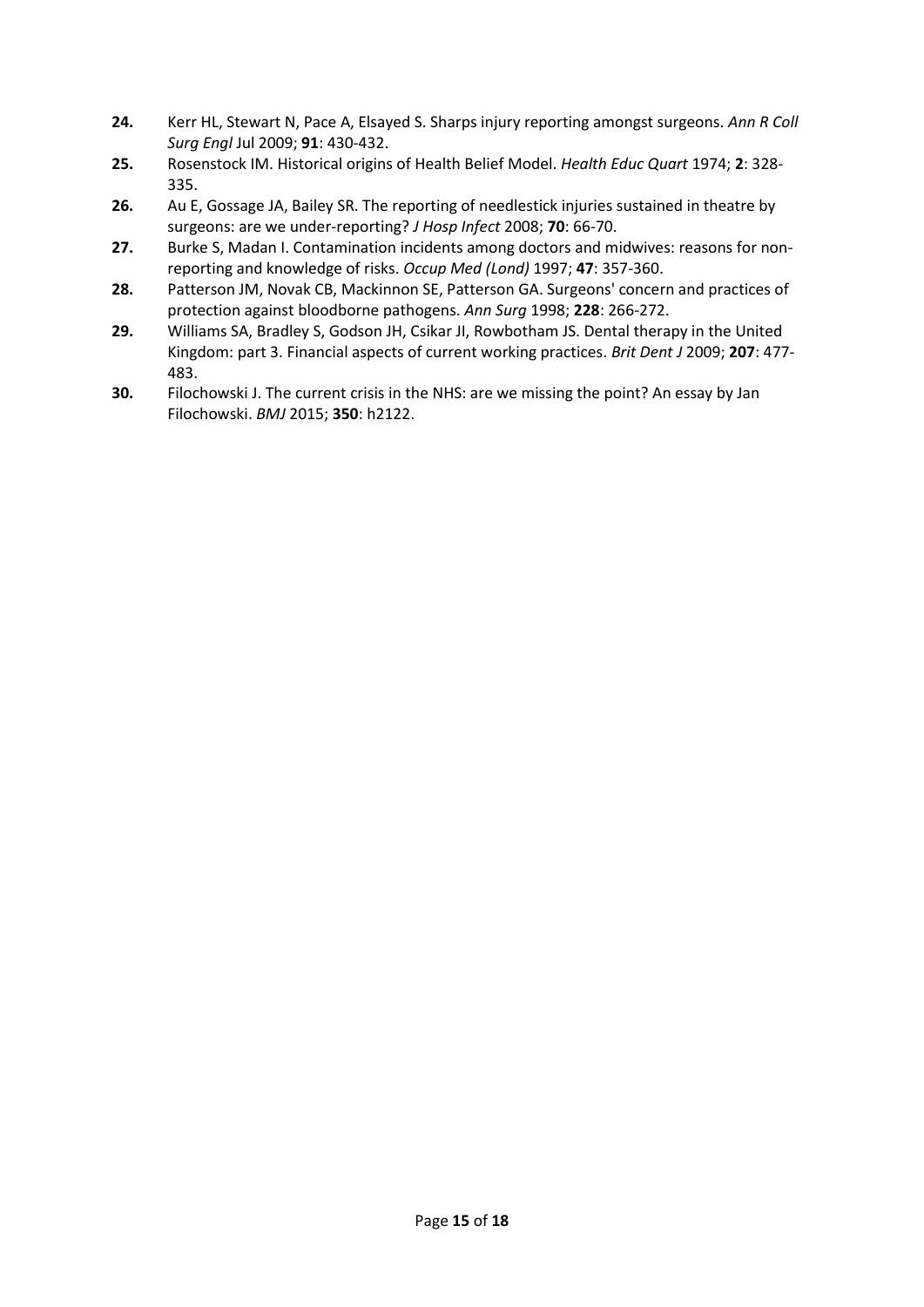### **Table 1. Summary of demographics of survey respondents (N=796)**

| <b>Variable</b>                      | <b>Respondents</b><br>N(% |  |  |
|--------------------------------------|---------------------------|--|--|
| <b>Clinical role</b>                 |                           |  |  |
| Dental practitioner                  | 647 (81.3)                |  |  |
| Dental nurse                         | 112(14.1)                 |  |  |
| Dental therapist/hygienist           | 37(4.6)                   |  |  |
| Total                                | 796 (100)                 |  |  |
| of UK<br>where<br>respondent<br>Area |                           |  |  |
| practises                            | 591 (74.2)                |  |  |
| England                              | 138 (17.3)                |  |  |
| Scotland                             | 53(6.7)                   |  |  |
| Wales                                | 14(1.8)                   |  |  |
| Northern Ireland                     | 796 (100)                 |  |  |
| Total                                |                           |  |  |
| Structure of dental practice*        |                           |  |  |
| NHS only                             | 345(43.3)                 |  |  |
| <b>Mostly NHS</b>                    | 195 (24.5)                |  |  |
| Equal amount NHS and private         | 113 (14.2)                |  |  |
| Mostly private                       | 77 (9.7)                  |  |  |
| Private only                         | 66 (8.3)                  |  |  |
| Total                                | 796 (100)                 |  |  |

**\***NHS defined as the provision of NHS funded treatment either within general dental practice.

### **Table 2. Cross-tabulation of clinical role with reporting of sharps injuries and the seeking of medical advice (N=166)**

|                            | Did you report your sharps injury?<br>N(%)                                          | P-value   |       |
|----------------------------|-------------------------------------------------------------------------------------|-----------|-------|
|                            | Yes                                                                                 | No        |       |
| <b>Clinical role</b>       |                                                                                     |           |       |
| Dental nurse               | 24 (80)                                                                             | 6(20)     |       |
| Dental practitioner        | 80 (63.5)                                                                           | 46 (36.5) | 0.054 |
| Dental therapist/hygienist | 4(40)                                                                               | 6(60)     |       |
| Total (%)                  | 108 (65)                                                                            | 58 (35)   |       |
|                            | Did you seek medical advice for the<br>immediate management of your injury?<br>N(%) | P-value   |       |
|                            | Yes                                                                                 | No        |       |
| <b>Clinical role</b>       |                                                                                     |           |       |
| Dental nurse               | 20 (66.7)                                                                           | 10(33.3)  |       |
| Dental practitioner        | 58 (46)                                                                             | 68 (54)   | 0.127 |
| Dental therapist/hygienist | 5(50)                                                                               | 5(50)     |       |
| Total (%)                  | 82 (49.4)                                                                           | 84 (50.6) |       |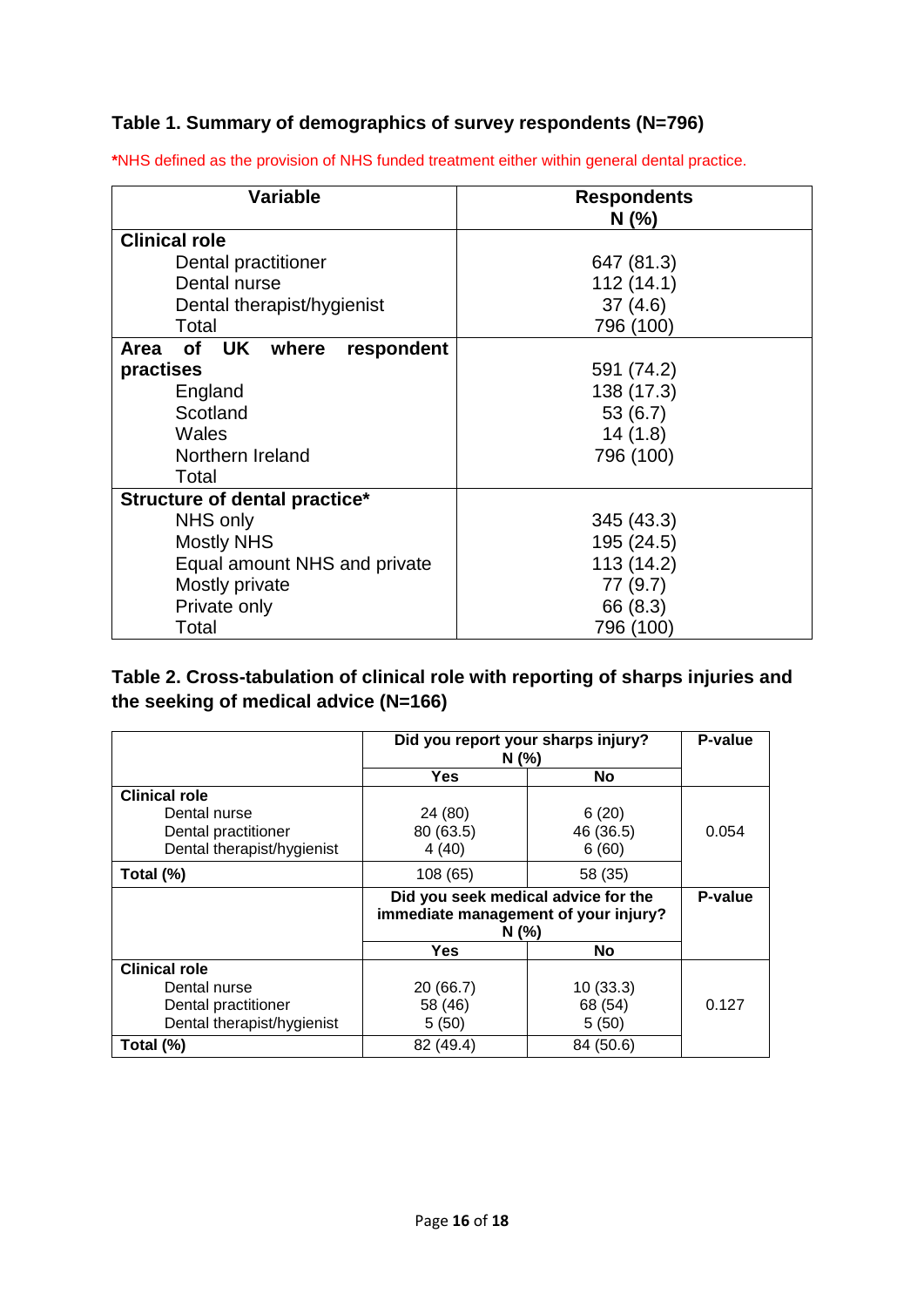#### **Table 3. Reasons for not reporting sharps injuries (N=58)**

Respondents were free to select as many reasons as were relevant to them. A free text box was also available to enter any additional reasons.

| <b>Reasons for not reporting</b>                               | No. of non-reporters (%) |  |
|----------------------------------------------------------------|--------------------------|--|
| Did not consider patient to be high risk                       | 32(55.2)                 |  |
| Sterile or clean needle stick                                  | 25(43.1)                 |  |
| Low perception of risk                                         | 13(22.4)                 |  |
| Lack of time                                                   | (19)                     |  |
| Excessive paperwork                                            | 10(17.2)                 |  |
| Not familiar with reporting process                            | 4(6.9)                   |  |
| Concern about the consequences of the injury                   | 2(3.4)                   |  |
| Concerns about confidentiality and professional discrimination | 2(3.4)                   |  |
| Other                                                          | 1(1.9)                   |  |

### **Table 4. Cross-tabulation of self-reported access to occupational health service with clinical role, area of the UK where respondent practises and structure of dental practice (N=796)**

|                                     | Do you have access to occupational<br>health support?<br>N (%) |            |               | P-value |
|-------------------------------------|----------------------------------------------------------------|------------|---------------|---------|
|                                     | <b>Yes</b>                                                     | <b>No</b>  | <b>Unsure</b> |         |
| <b>Clinical role</b>                |                                                                |            |               |         |
| Dental practitioner                 | 486 (75.1)                                                     | 60(9.3)    | 101 (15.6)    |         |
| Dental nurse                        | 97 (86.6)                                                      | 7(6.2)     | 8(7.1)        | 0.013   |
| Dental therapist/hygienist          | 23(62.2)                                                       | 7(18.9)    | 7(18.9)       |         |
| Area of the UK where respondent     |                                                                |            |               |         |
| practices                           |                                                                |            |               |         |
| Scotland                            | 113 (81.9)                                                     | 5(3.6)     | 20 (14.5)     |         |
| England                             | 432 (73.1)                                                     | 65 (11)    | 94 (15.9)     | 0.001   |
| Wales                               | 48 (90.6)                                                      | 3(5.7)     | 2(3.8)        |         |
| Northern Ireland                    | 13 (92.9)                                                      | 1(7.1)     | 0             |         |
| <b>Structure of dental practice</b> |                                                                |            |               |         |
| NHS only                            | 154 (79)                                                       | 11(5.6)    | 30(15.4)      |         |
| <b>Mostly NHS</b>                   | 267 (77.4)                                                     | 25 (7.2)   | 53 (15.4)     |         |
| Equal amount NHS and private        | 89 (78.8)                                                      | 10(8.8)    | 14 (12.4)     | 0.001   |
| Mostly private                      | 56 (72.7)                                                      | 12(15.6)   | 9(11.7)       |         |
| Private only                        | 40 (60.6)                                                      | 16 (24.2)  | 10 (15.2)     |         |
| Did you report your sharps injury?  |                                                                |            |               |         |
| Yes                                 | 92 (85.2)                                                      | 7(6.5)     | 9(8.3)        | 0.019   |
| <b>No</b>                           | 39 (67.2)                                                      | 6(10.3)    | 13 (22.4)     |         |
| Did you seek advice for the         |                                                                |            |               |         |
| immediate management of your        |                                                                |            |               |         |
| sharps injury?                      |                                                                |            |               | 0.090   |
| Yes                                 | 66 (80.5)                                                      | 9(11)      | 7(8.5)        |         |
| <b>No</b>                           | 65 (77.4)                                                      | 4(4.8)     | 15 (17.9)     |         |
| Total (%)                           | 606 (76.1)                                                     | 116 (14.6) | 74 (9.3)      |         |